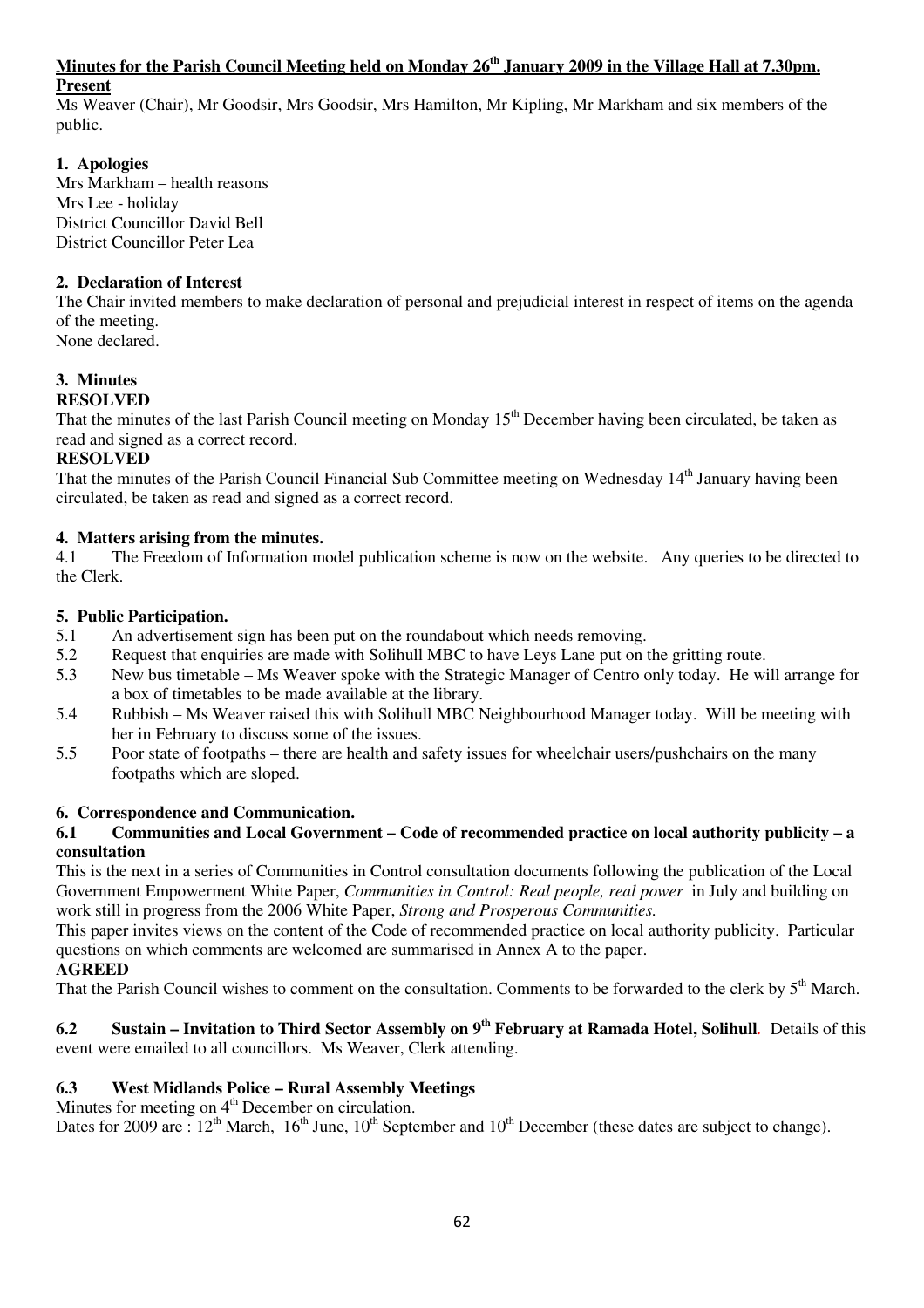## **6.4 SMBC – "Challenges and Choices" : Solihull Development Framework Core Strategy Issues and Options Consultation**.

This consultation is an important stage in producing Solihull's Core Strategy which will set out how and where Solihull will develop in the future. "Challenges and Choices" document available at www.solihull.gov.uk/LDF. Copies are also available for inspection at the Council Offices and Libraries around the borough. Reponses no later than  $30<sup>th</sup>$  January. Ms Weaver has put a copy of the document on circulation.

## **AGREED**

Councillors to email Clerk with their comments.

# **6.5 NALC – Stepping Stones – Wednesday 11th February 2009**

Nobody wanting to attend.

## **6.6 Burglaries in Millison's Wood**

Resident is concerned at the amount of burglaries in Millison's Wood. Clerk has liaised with police who have advised the number of reported incidents do not lead them to believe there is a group working in the area. Resident will be conducting his own house to house survey for resident's opinions.

## **6.7 SMBC – Ward Action Plan**

An invitation to submit our three main priorities for the Ward Action Plan including any projects we would like Solihull MBC to consider for the next financial year.

#### **AGREED**

Clerk to look at the long list of issues in the Appraisal Report. Ideas are:

Litter – possibility of a project with the School.

Play equipment project – Maxstoke Lane and Millison's Wood.

Public conveniences project.

## **6.8 Meriden Village Hall Management Committee**

Letter of thanks for the generous donation of £750. The committee are most appreciative of the ongoing financial and moral support it receives from the Parish Council.

## **6.9 Letter from resident – re litter**

Letter asking the Parish Council whether there is any more that can be done about the appalling litter problem along the pavement of the Main Road and up to the Community Centre area. Resident present at the meeting. Response was that it is the responsibility of Solihull MBC who contracts out the litter picking. Ms Weaver raised the issue with the Neighbourhood Manager today and also with the Head of Meriden School as this is a problem the children have also raised. There is the possibility of a joint project there.

#### **6.10 Copy letter to SMBC from resident re maintenance in Millison's Wood**

Resident copied to the Parish Council at letter he wrote to Cabinet Member for resources stating that the level/lack of maintenance work carried out in Millison's Wood is not satisfactory and does not compare to the centre of Solihull.

#### **7. Receive Reports**

- 7.1 Committee Member for Village Hall Management Committee next meeting tomorrow night.<br>7.2 School Governors for Parish Council  $11<sup>th</sup>$  February Governors Sub Committee.
- School Governors for Parish Council  $11<sup>th</sup>$  February Governors Sub Committee.
- 7.3 Committee Member for War Memorial no report.
- 7.4 Pool Fee proposal between BWB and SMBC on circulation. The investigation works will be carried out shortly.
- 7.5 Allotment Representative resident raised concerns about a tenant who has started to build a poly tunnel. It is in blue plastic and very large. Clerk to make further enquiries.
- 7.6 Footpaths/Forum no report.
- 7.7 Meriden Sands Working Group no report.
- 7.8 Conservation Committee Ms Weaver has attended two meetings. Redevelopment of the old police house rejected. Application for Hampton Manor passed.
- 7.9 Local Strategic Partnership no report.
- 7.10 Police Rural Assembly no report.
- 7.11 Solihull Area Committee no report.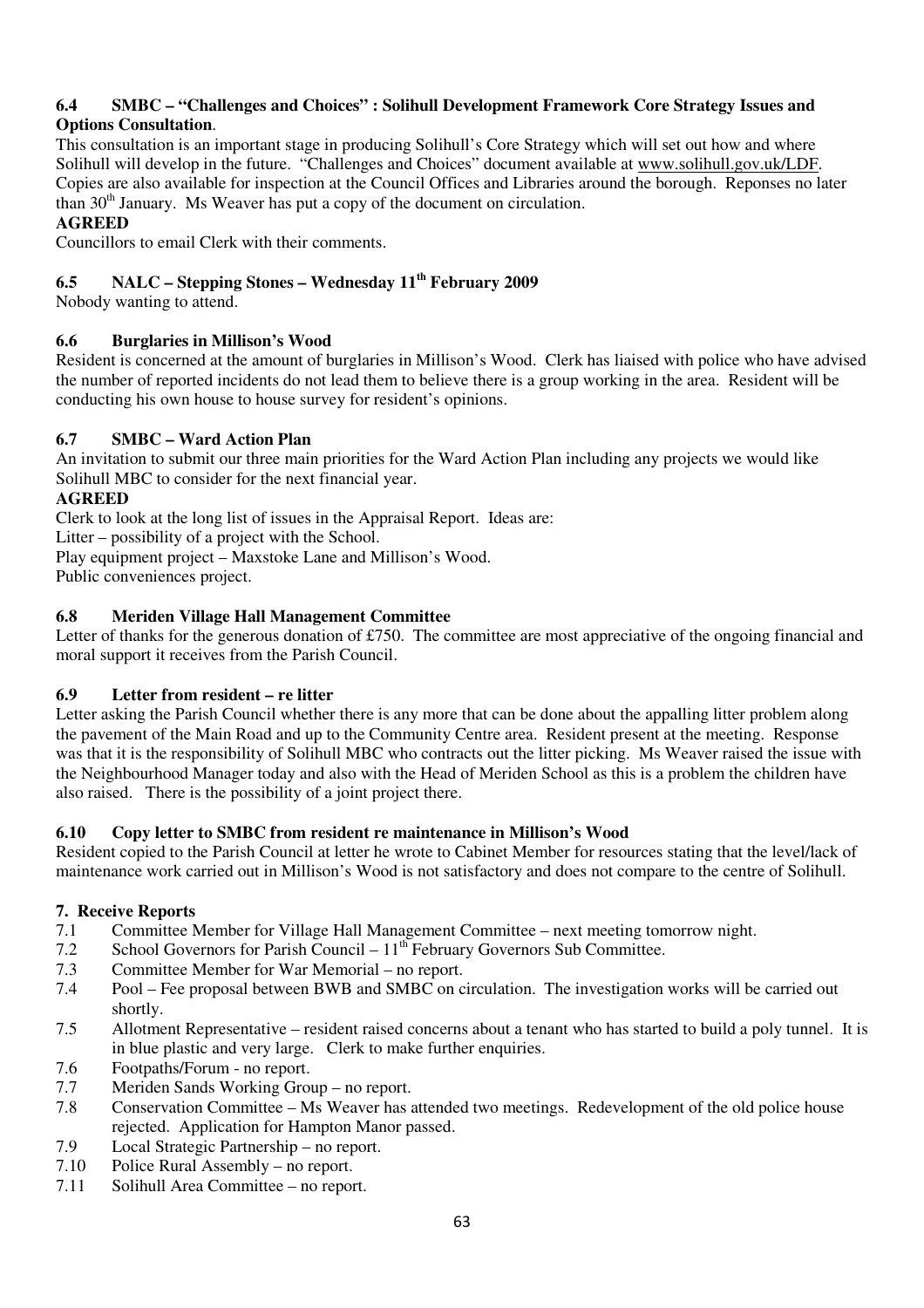- 7.12 Tree Wardens now report.
- 7.13 Village Appraisal see later on the agenda.
- 7.14 Police Priority Setting Meeting next meeting will be end of February.

## **8. Village Matters**

- 8.1 Development
	- a) Solihull MBC Cabinet Member for Resources has approved that our solicitors charges be paid by Solihull MBC and for them to be deducted from the gross proceeds of sale. Wright Hassall have sent to Mike Swallow a note of their charges which are currently in the sum of £6,663.66.
	- b) Wright Hassall Solicitors have now completed the registration of title of the land at Maxstoke Lane.
	- c) Clerks additional hours costs relating to the development have been agreed by Cabinet.
	- d) Further to the resolution passed on  $24<sup>th</sup>$  November a letter has been sent to Ray Walker of DWH granting access to Maxstoke Lane site for ground investigations.
	- e) DWH have arranged three meetings to advise and discuss progress of the various issues relating to the project. They are required to do this under the Development Agreement. The meetings will be held in the board room at their Meriden Offices. The dates are  $21<sup>st</sup>$  April at 2pm,  $21<sup>st</sup>$  July at 2pm,  $20<sup>th</sup>$ October at  $2pm$ . Rosie and Julie are unable to attend the meeting on  $21<sup>st</sup>$  July. Shirley or Graeme will attend with Bob.

## **8.2 Contracts 2009/2010**

## **RATIFIED**

- Contract 1 Mr B Ball
- Contract 2 SMG Services
- Contract 3 SMG Services
- Contract 4 SMG Services
- Contract 5 SMG Services

## **8.3 Village Appraisal**

Next meeting is next Monday at 7.30pm in the Heart of England Social Club. Seminar hosted by the Mayor was held today at Solihull MBC Civic Suite. Representatives from various companies/departments attended and some good feedback was received.

# **8.4 Community Speed Watch**

We now have 12 volunteers. Awaiting further information from Sharon Williams regarding training.

## **8.5 Alcohol Free Zone**

## **AGREED**

To ask Gillian McGee to attend another meeting to advise the Parish Council further.

# **8.6 Project playbuilder**

No update.

# **8.7 Dumping of Industrial Waste, Lodge Green Lane – Reported to SMBC**

No update.

# **8.8 Unwanted road signs.**

Reminder that a list of the signs the Parish Council would like Solihull MBC to consider removing to be forwarded to the Clerk.

# **8.9 Youth Provision – Bus on the Green**

There was a good turnout of children at this first session. There is the possibility that a new youth club will be set up at the Methodist Church. The children can apply for a grant of £3000 which will go towards the setting up of the youthclub. A more suitable parking place for the bus was discussed. Suggestions included the School and the Village Hall/Doctors Surgery car park.

# **8.10 1st Meriden Scouts – donation for 2009/2010**

Mrs Hamilton declared an interest in this agenda item. To decide annual donation amount. **RESOLVED**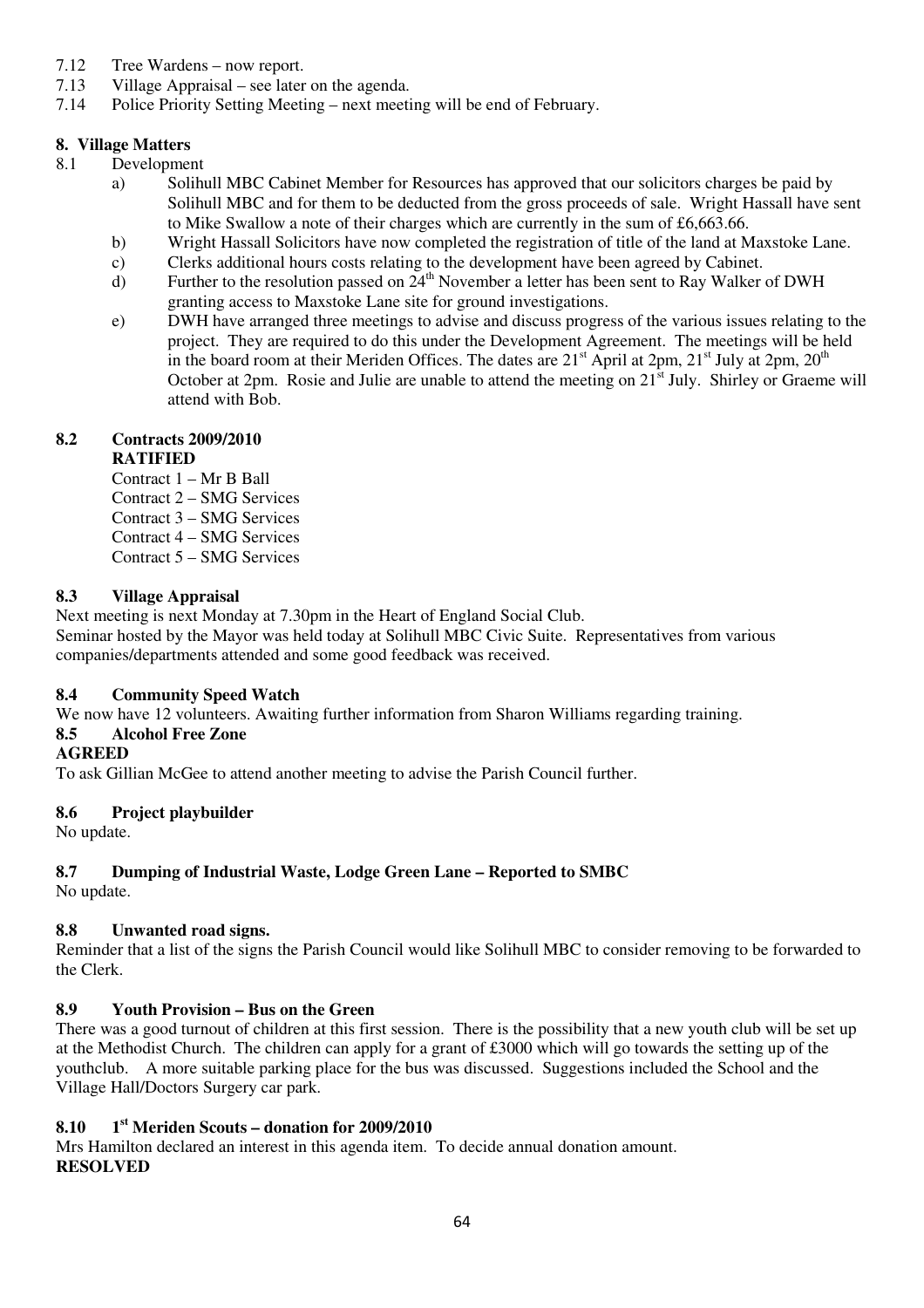A donation of £250 (which is additional to the flag raising duties) to be paid to the Scouts at the same time as the flag raising duty monies.

#### **8.11 Remembrance Day Service – one off donation for 2009/2010 for the purchase of equipment.**

Discussion took place. Decided to discuss at the next meeting once it is known what equipment is required.

## **ADDITIONAL ITEM**

#### **8.12 Meriden Festival**

It was agreed at the Parish Council meeting on  $31<sup>st</sup>$  March 2008 to make a donation of £150 towards this years Meriden Festival. They would like to receive this cheque as soon as possible. A cheque will be drawn at this meeting.

#### **9. Planning Matters**

**9.1 2008/2200** – 37 Strawberry Fields, Meriden – two store side extension, single storey side and front porch extensions.

#### **RESOLVED**

Leave to neighbour notification.

**9.2 2008/689** – Pertemps Investments Limited, Meriden Hall, Meriden – Construction of a building to accommodate a communication and response centre.

SMBC refused the above planning application and the applicant has appealed to the Planning Inspectorate against that decision. The Planning Inspectorate has appointed an Inspector to hold an inquiry into the appeal and this will open on Tuesday 10<sup>th</sup> March 2009 at 10.00am at the Civic Suite, Council Offices Church Hill Road, Solihull, B91 9OS. The Inquiry is expected to last a day. Interested parties may attend or be represented at the Inquiry and, at the Inspector's discretion, give their views orally. Alternatively anyone interested may attend to listen.

**9.3 2009/13&14** – Wad Barn Farm, Berkswell Road, Meriden – Retrospective planning application for a barn conversion (amendments to planning application 2000/744)

#### **RESOLVED**

No comment.

**9.4 2009/16** – Grange Farm, Fillongley Road, Meriden – Conversion of existing piggeries and B&B to dwelling (resubmission of application 2007/2013)

#### **RESOLVED**

Leave to Solihull MBC.

9.5 2009/42 – Bolberry Cottage, Back Lane, Meriden – 1<sup>st</sup> floor extension to rear of building to provide two new bedrooms and internal alterations to provide a new store room to first floor.

# **RESOLVED**

Neighbour notification.

**9.6 2009/47 –** The Bakersfield, Hollyberry End, Meriden – Retention of steel framed agricultural building. **RESOLVED** 

Leave to Solihull MBC.

#### **10. Accounts**

## **a) Precept for 2009/2010**

Solihull MBC Council Tax Base 2009/2010 has been determined at 79,203 in accordance with the Authority (calculation of Council Tax Base) Regulation 1992, with the Council Tax Base for the Parish of Meriden being 1,198. Proposed dates for instalments  $15<sup>th</sup>$  April 2009 and  $15<sup>th</sup>$  September 2009.

## **b) 2008/09 an Interim National Salary Award for Clerks**

This has now been agreed (subject to arbitration) at 2.475%. All increases should be backdated from 1<sup>st</sup> April 2008. **RESOLVED**

That the increase be awarded to the Clerk and for it to be backdated to  $1<sup>st</sup>$  April 2008.

#### **c) Budget/Precept 2009/2010**

It was agreed at the finance sub committee meeting as follows: